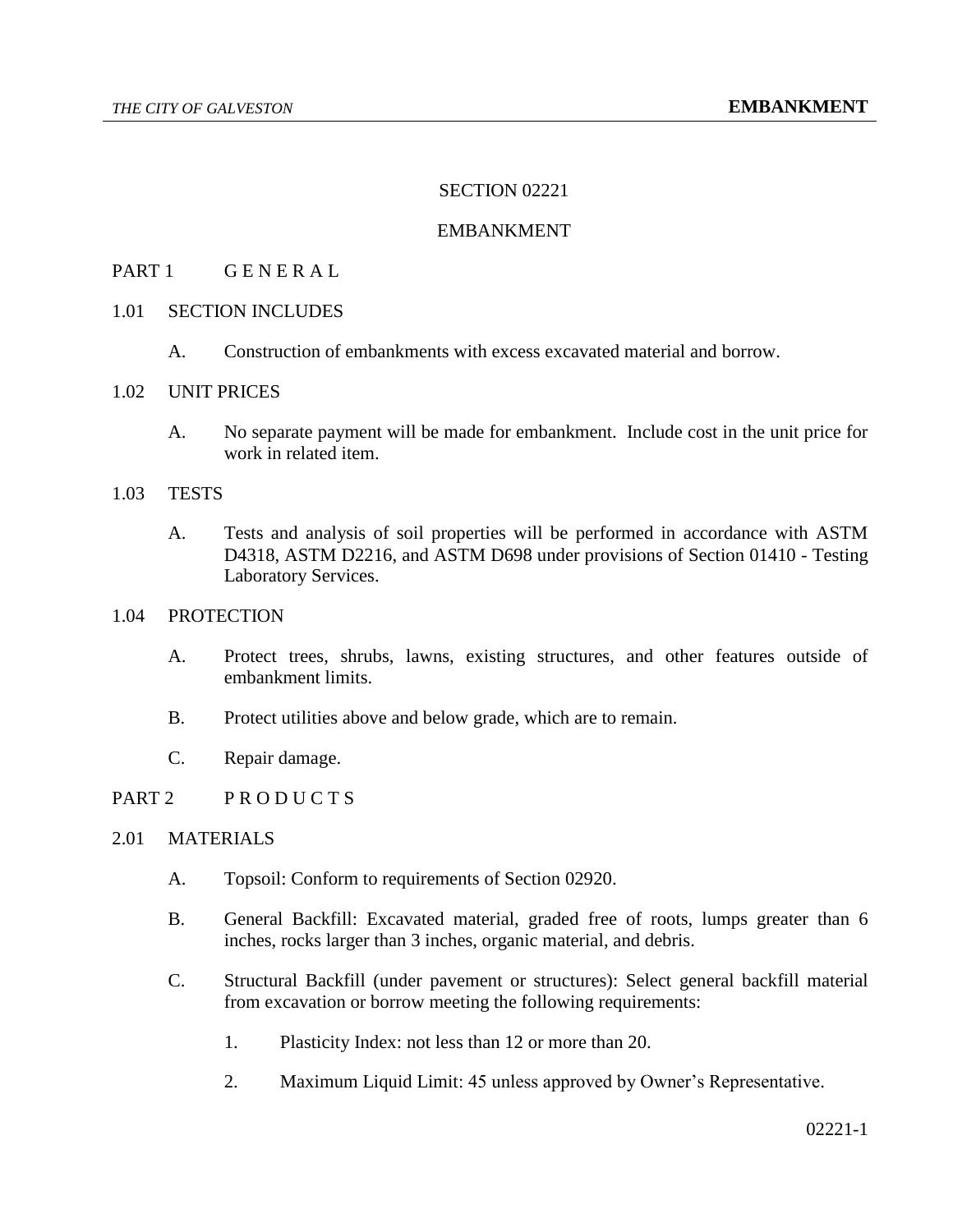## PART 3 EXECUTION

### 3.01 EXAMINATION

- A. Verify borrow and excess excavated materials to be reused are approved.
- B. Verify removals, and clearing and grubbing operations, have been completed.

#### 3.02 PREPARATION

- A. Fill test pits, or stump holes and other surface irregularities such as small swales: Backfill with embankment materials and compact in proper lift depths to requirements for embankment compaction.
- B. Remove and dispose of muck and other unsuitable materials which will not consolidate. Backfill with embankment materials and compact to requirements for embankment.
- C. Complete backfill of new utilities below future grade.

#### 3.03 EMBANKMENT

- A. Do not conduct placement operations during inclement weather or when existing ground or fill materials exceed 3 percent of optimum moisture content. Contractor may manipulate wet material to facilitate drying, by disking or windrowing at Contractor's expense.
- B. Do not place embankment fill until density and moisture content of previously placed material comply with specified requirements.
- C. Scarify areas to be filled to a minimum depth of 4 inches to bond existing and new materials. Mix with first fill layer.
- D. Spread fill material evenly, from dumped piles or windrows, into horizontal layers approximately parallel to finished grade. Place to meet specified compacted thickness. Break clods and lumps and mix materials by blading, harrowing, discing, or other approved method. Each layer shall extend across full width of fill.
- E. Each layer shall be homogeneous and contain uniform moisture content before compaction. Mix dissimilar abutting materials to prevent abrupt changes in composition of fill.
- F. Layers shall not exceed the following compacted thickness: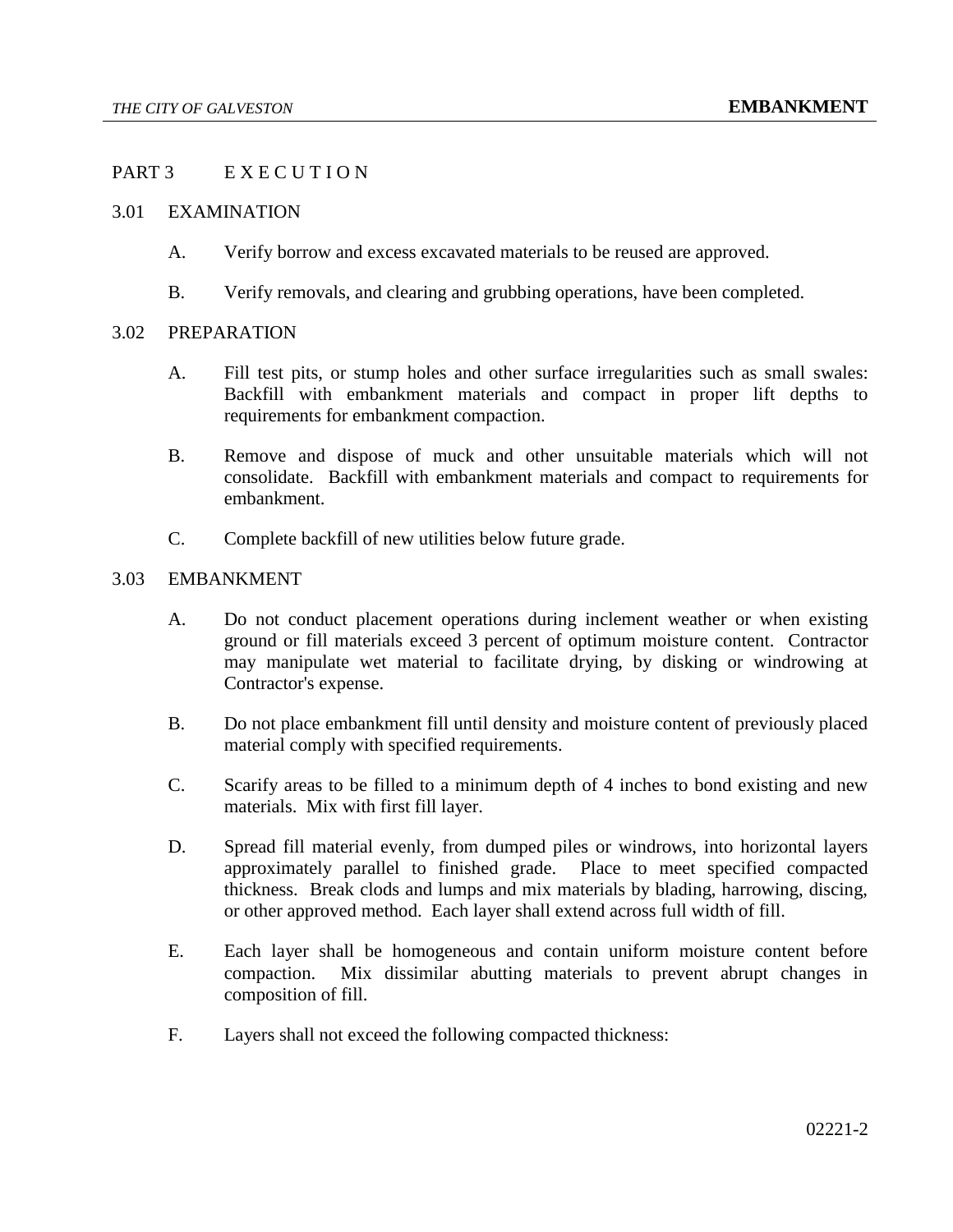- 1. Areas indicated to be under future paving or shoulders, to be constructed within 6 months: 6 inches when compacted with pneumatic rollers, or 8 inches when compacted with other rollers.
- 2. Other areas: 8 inches.
- G. Where shown on plans for steep slopes, cut benches into slope and scarify before placing fill. Place increasingly wide horizontal layers of specified depth, to the level of each bench.
- H. Build embankment layers on back slopes, adjacent to existing roadbeds, to level of old roadbed. Scarify top of old roadbed to minimum depth of four inches and recompact with next fill layer.
- I. Construct to lines and grades shown on drawings.
- J. Remove unsuitable material and excess soil not being used for embankment from the site in accordance with requirements of Section 01564 - Waste Material Disposal.

## 3.04 COMPACTION

- A. Maintain moisture content of embankment materials to attain required compaction density.
- B. Compact to following minimum densities at a moisture content of optimum to 3 percent above optimum as determined by ASTM D698, unless otherwise indicated on the Drawings:
	- 1. Areas under future paving and shoulders: Minimum density of 95 percent of maximum dry density.
	- 2. Other areas: Minimum density of 90 percent of maximum dry density.

## 3.05 TOLERANCES

A. Top of compacted surface: Plus or minus 1/2 inch in cross section, or in 16 foot length.

### 3.06 FIELD QUALITY CONTROL

- A. Compaction Testing will be performed in accordance with ASTM D1556 or ASTM D2922 and ASTM 3017 under provisions of Section 01410 - Testing Laboratory Services.
- B. For roadways, a minimum of three tests will be taken for each 1,000 linear feet per lane or 1000 square yards of embankment per lift for all other areas.